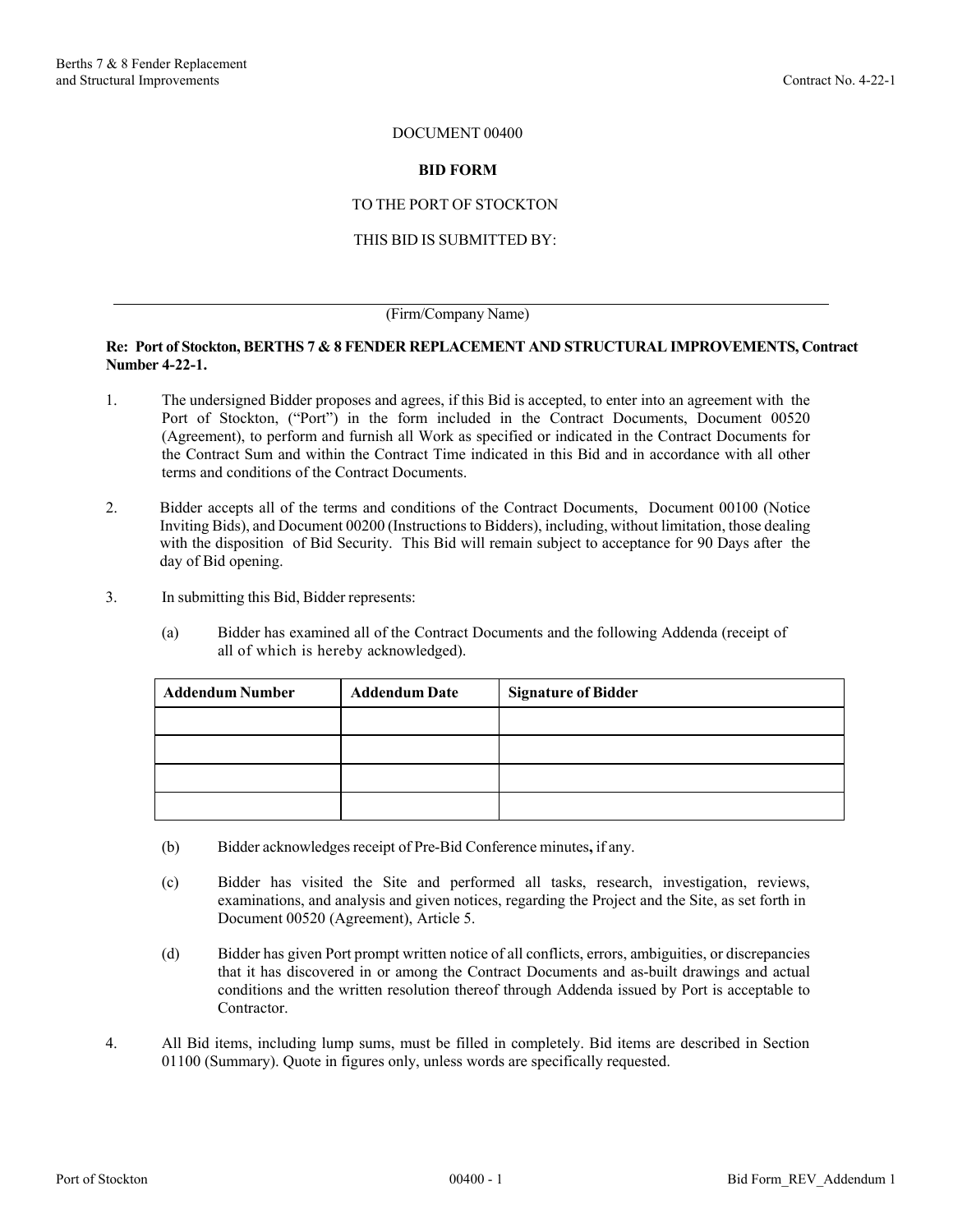# **BASE BID ITEMS**

| <b>ITEM</b><br>NO. | <b>ITEM DESCRIPTION</b>                  | <b>UNIT</b> | <b>ESTIMATED</b><br><b>QUANTITY</b> | <b>PRICE</b> | <b>ITEM TOTAL</b> |
|--------------------|------------------------------------------|-------------|-------------------------------------|--------------|-------------------|
| $\mathbf{1}$       | MOBILIZATION / TWIC                      | LS.         | $\mathbf{1}$                        |              |                   |
| $\overline{2}$     | DEMOLITION / REMOVAL                     |             | 1                                   |              |                   |
| 3                  | TEMPORARY EROSION & SEDIMENT CONTROL     |             | $\mathbf{1}$                        |              |                   |
| 4                  | <b>DUST CONTROL</b>                      |             | $\mathbf{1}$                        |              |                   |
| 5                  | <b>TYPE C REPAIR</b>                     | <b>CY</b>   | 133                                 |              |                   |
| 6                  | 6"X12" CURB ON DECK                      |             | 276                                 |              |                   |
| $\overline{7}$     | TYPE D REPAIR (NOT USED / FOR REFERENCE) | <b>CY</b>   | N/A                                 |              |                   |
| 8                  | TYPE 1/E FENDER                          | EA          | $\overline{7}$                      |              |                   |
| 9                  | <b>TYPE F REPAIR</b>                     | EA          | 9                                   |              |                   |
| 10                 | <b>TYPE G REPAIR</b>                     | <b>SF</b>   | 12                                  |              |                   |
| 11                 | TYPE H REPAIR                            | LF          | 109                                 |              |                   |
| 12                 | TREATED WOOD REMOVAL                     | LF          | 400                                 |              |                   |
| 13                 | REMOVAL OF 1" WATER LINE                 | LF          | 113                                 |              |                   |
| 14                 | REMOVAL OF 2" WATER LINE                 | LF          | 32                                  |              |                   |
| 15                 | REMOVAL OF 6" WATER LINE                 | LF          | 785                                 |              |                   |
| 16                 | REMOVAL OF 2" ELECTRICAL                 | LF          | 165                                 |              |                   |
| 17                 | REMOVAL OF 1" ELECTRICAL                 | LF          | 1,700                               |              |                   |
| 18                 | <b>NEW FENDERS</b>                       | EA          | 11                                  |              |                   |
| 19                 | NEW 2" ELECTRICAL CONDUIT                | LF          | 102                                 |              |                   |
| 20                 | NEW 1-1/2" WATER LINE                    | LF          | 112                                 |              |                   |
| 21                 | <b>NEW 4" WATER LINE</b>                 | LF          | 930                                 |              |                   |
| 22                 | <b>3" BACKFLOW PREVENTER</b>             | EA          | $\overline{2}$                      |              |                   |
| 23                 | <b>EYE WASH STATION</b>                  | EA          | $\mathbf{1}$                        |              |                   |
| 24                 | METAL GRATING SYSTEM                     | EA          | 9                                   |              |                   |
| 25                 | UTILITY ACCESS LIDS                      | EA          | 9                                   |              |                   |
|                    | <b>Total Base Bid Amount in Words:</b>   |             | <b>BASE BID TOTAL</b>               |              | \$                |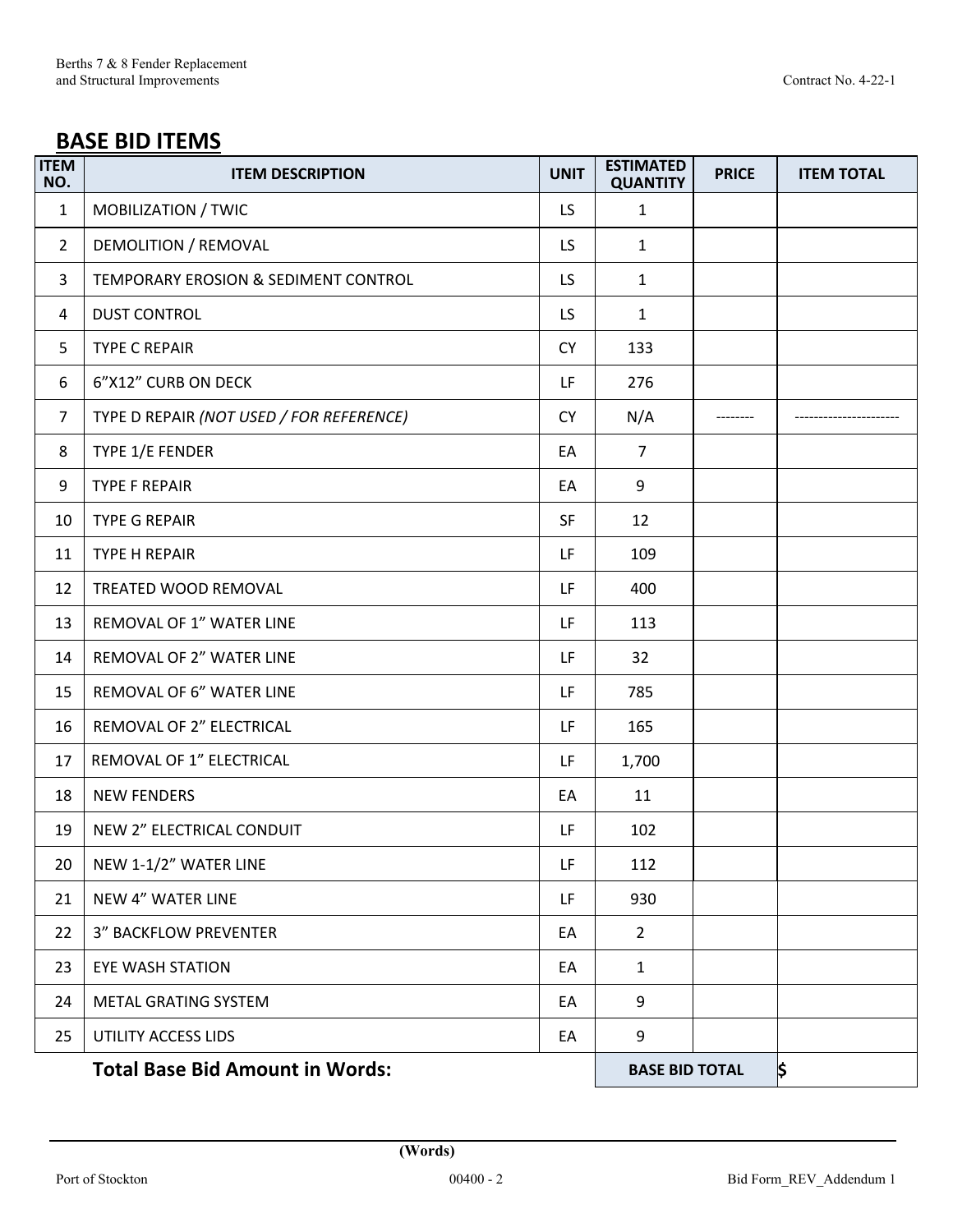## **OPTIONAL BID ITEMS**

| <b>ITEM</b><br>NO.                           | <b>ITEM DESCRIPTION</b>            | <b>UNIT</b>                   | <b>ESTIMATED</b><br><b>QUANTITY</b> | <b>PRICE</b> | <b>ITEM TOTAL</b> |
|----------------------------------------------|------------------------------------|-------------------------------|-------------------------------------|--------------|-------------------|
| $\mathsf{A}$                                 | TYPE A REPAIRS                     | <b>SF</b>                     | 470                                 |              |                   |
| B                                            | <b>TYPE B REPAIRS</b>              | <b>SF</b>                     | 352                                 |              |                   |
| C                                            | TYPE 2/E.1 FENDER                  | EA                            | 4                                   |              |                   |
| D                                            | REMOVAL OF EXISTING 1/2" UTILITIES | LF                            | 42                                  |              |                   |
| E                                            | REMOVAL OF EXISTING 2" UTILITIES   | LF                            | 245                                 |              |                   |
| E                                            | <b>TYPE I REPAIR</b>               | <b>SF</b>                     | 230                                 |              |                   |
| G                                            | <b>TYPE J REPAIR</b>               | <b>CF</b>                     | 77                                  |              |                   |
| H                                            | <b>TYPE K REMOVAL</b>              | LF                            | 72                                  |              |                   |
|                                              | <b>TYPE L REPAIR</b>               | <b>SF</b>                     | 60                                  |              |                   |
| <b>Total Optional Items Amount in Words:</b> |                                    | <b>OPTIONAL ITEMS TOTAL S</b> |                                     |              |                   |

**(Words)** 

**This amount shall constitute full compensation for furnishing all labor, materials, apparatus, facilities, transportation, tools, equipment, bonds and insurance for performance of all the work contemplated and embraced in this contract, and for all risks of every description connected with the work, and for well and faithful completion of the work and the whole thereof in the manner and according to the Contract Documents and the requirements of designated Port Project representative.** 

**Discrepancies between the words and numbers will be resolved in favor of the words.** 

- 5. Selection of Apparent Low Bidder: The undersigned acknowledges that the Apparent Low Bidder will be the Bidder submitting the lowest total for **Bid Items 1-25** above.
- 6. Subcontractors for work included in all Bid items are listed on the attached Document 00430 (Subcontractors List).
- 7. The undersigned Bidder understands that Port reserves the right to reject this Bid.
- 8. If written notice of the acceptance of this Bid, hereinafter referred to as Notice of Award, is mailed or delivered to the undersigned Bidder within the time described in Paragraph 2 of this Document 00400 or at any other time thereafter before it is withdrawn, the undersigned Bidder will execute and deliver the documents required by Document 00200 (Instructions to Bidders) within the times specified therein. These documents include, but are not limited to, Document 00520 (Agreement), Document 00610 (Construction Performance Bond), and Document 00620 (Construction Labor and Material Payment Bond), and Document 00821 (Insurance and Indemnification).
- 9. Notice of Award or request for additional information may be addressed to the undersigned Bidder at the address set forth below.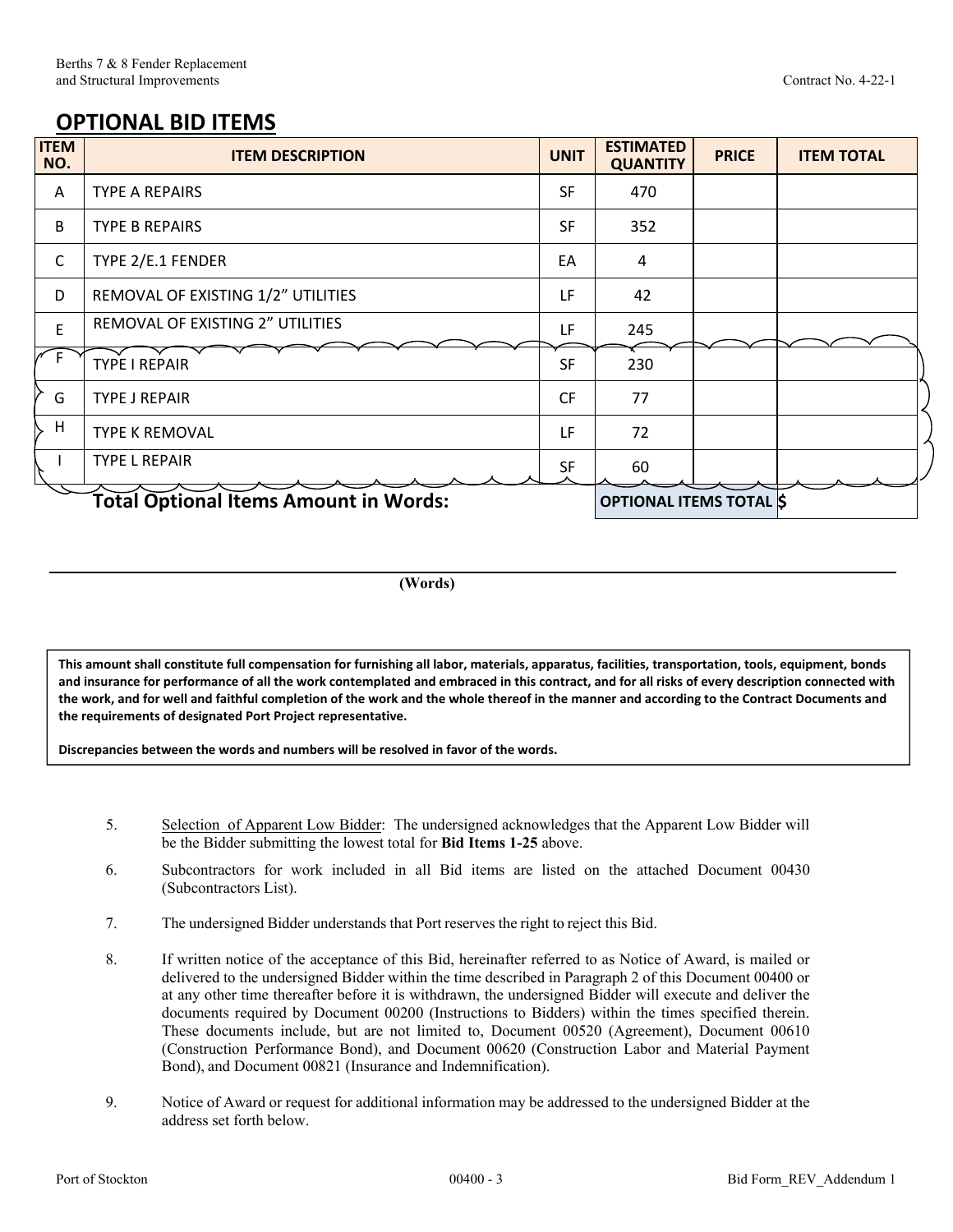- 10. The undersigned Bidder herewith encloses cash, a cashier's check, or certified check of or on a responsible bank in the United States, or a corporate surety bond furnished by a surety authorized to do a surety business in the State of California, in form specified in Document 00200 (Instructions to Bidders), in the amount of ten percent (10%) of the Total Bid Price and made payable to "Port of Stockton."
- 11. The undersigned Bidder agrees to commence Work under the Contract Documents on the date established in Document 00700 (General Conditions) and to complete all Work within the time specified in Document 00520 (Agreement). The undersigned Bidder acknowledges that Port has reserved the right to delay or modify the commencement date. The undersigned Bidder further acknowledges Port has reserved the right to perform independent work at the Site, the extent of such work may not be determined until after the opening of the Bids, and that the undersigned Bidder will be required to cooperate with such other work in accordance with the requirements of the Contract Documents.
- 12. The undersigned Bidder agrees that, in accordance with Document 00700 (General Conditions), liquidated damages for failure to complete all Work in the Contract within the time specified in Document 00520 (Agreement) shall be as set forth in Document 00520 (Agreement).
- 13. The names of all persons interested in the foregoing Bid as principals are:
- 14. Any Bid item may be deleted from the Work and Contract Sum, in total or in part, prior to or after award of Contract without compensation in any form or adjustment of other Bid items or prices therefore. Addition or deletion of Work will be paid or deducted based on the unit cost.

**IMPORTANT NOTICE:** If Bidder or other interested person is a corporation, give the legal name of corporation, state where incorporated, and names of president and secretary thereof; if a partnership, give name of the firm and names of all individual co-partners composing the firm; if Bidder or other interested person is an individual, give first and last names in full.

#### **NAME OF BIDDER**:

Licensed in accordance with an act for the registration of Contractors, and with license number:

Expiration:

\_\_\_\_\_\_\_\_\_\_\_\_\_\_\_\_\_\_\_\_\_\_\_\_\_\_\_\_\_\_\_\_\_\_\_\_\_\_\_\_\_\_\_\_\_\_ \_\_\_\_\_\_\_\_\_\_\_\_\_\_\_\_\_\_\_\_\_\_\_\_\_\_\_\_\_\_\_\_\_\_\_\_\_\_\_\_\_\_\_ (Place of Incorporation, if Applicable) (Principal)

 $(Principal)$ 

 $(Principal)$ 

I certify (or declare) under penalty of perjury under the laws of the State of California that the foregoing is true and correct.

**X** (Signature of Bidder)

**NOTE**: If Bidder is a corporation, set forth the legal name of the corporation together with the signature of the officer or officers authorized to sign contracts on behalf of the corporation. If Bidder is a partnership, set forth the name of the firm together with the signature of the partner or partners authorized to sign contracts on behalf of the partnership.